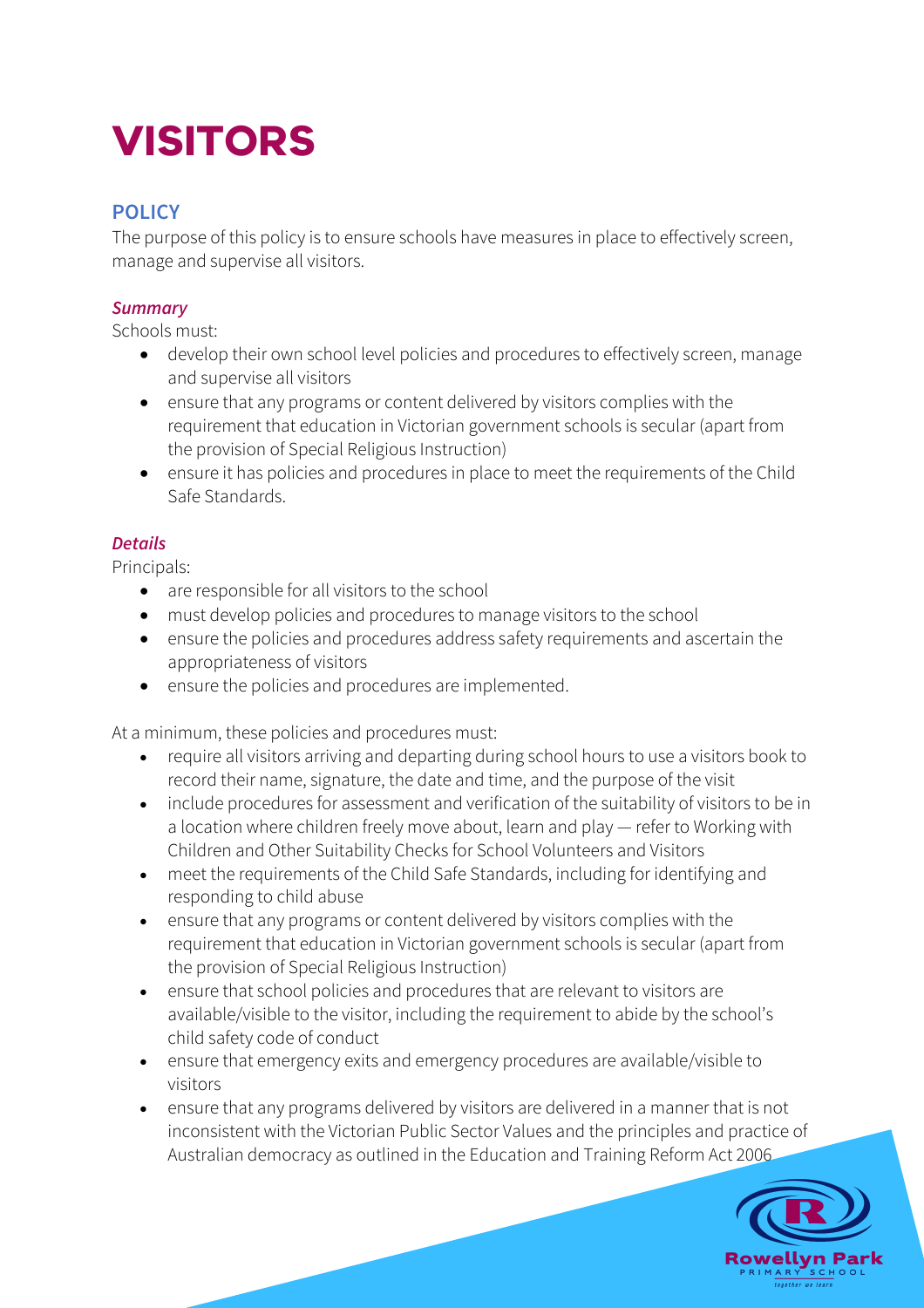(Vic) including a commitment to elected government, the rule of law, equal rights for all before the law, freedom of religion, freedom of speech and association and the values of openness and tolerance

- ensure that a record of all visitors to the school is kept in the event of a school emergency or any future investigation
- align with relevant Department policies and procedures.

## *Types of visitors*

Visitors may include, but are not limited to:

- prospective parents and employees
- those who are addressing a learning or developmental need, such as:
	- o parent and community volunteers
	- o invited speakers
	- o sessional instructors
	- o representatives of community, business and service groups
- those who are conducting business such as:
	- o uniform suppliers
	- o booksellers
	- o official school photographers
	- o commercial salespeople
- trades people
- children's services agents
- talent scouts
- instructors providing special religious instruction
- public officials (for example, ministers, members of parliament, mayor)
- Department staff including allied health practitioners (regional and central offices)
- Department of Families, Fairness and Housing Child Protection workers, and Victoria Police, refer to Police and Child Protection Interviews.

## *Visiting speakers*

- Schools must:
- ensure the content of presentations and addresses contributes to the development of students' knowledge and understanding
- extend the invitation to external speakers to support its educational program, rather than allowing groups to use the school as a forum to advance their causes or beliefs, particularly if speaking on a controversial matter
- brief presenters about the nature of the school and its community
- ensure that visitors do not present information or programs that may conflict with the Education and Training Reform Act 2006, policies of the Department and the school
- respect the range of views held by students and their families.

## *Talent scouts*

Principals must consider the following when talent scouts approach a school.

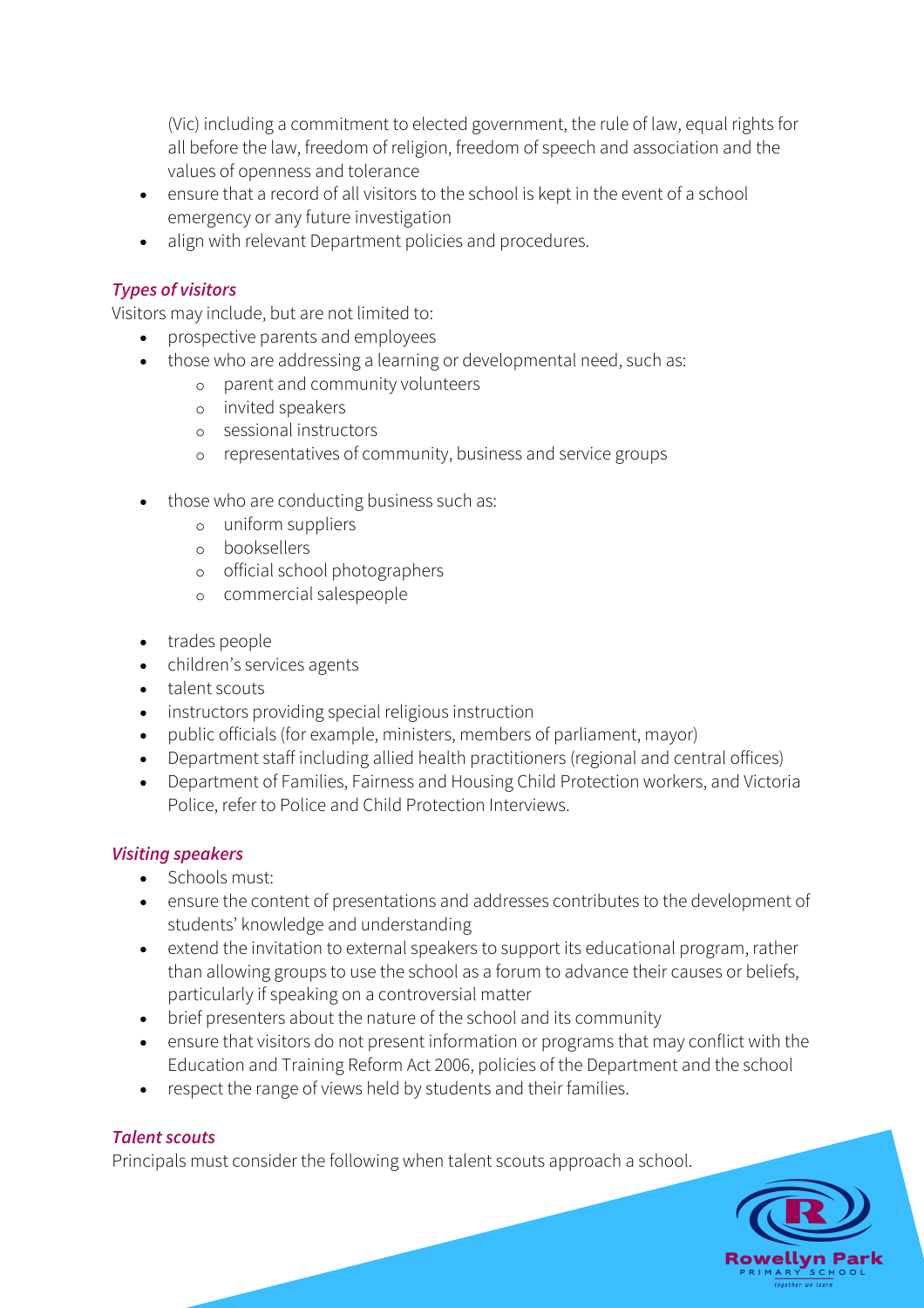Determine whether the school community:

- prefers parents or carers to privately contact talent scouts outside of school hours or
- supports the school facilitating contact with students and talent scouts, such as:
	- o children's choirs
	- o orchestras
	- o drama groups
	- o sporting associations
	- o film companies looking for groups of 'extras' or undertaking individual casting
	- o modelling agencies.

## *Other considerations include:*

- allowing visits by approved organisations at negotiated, convenient times during school hours
- providing information to the parents and carers in the relevant year levels about opportunities so that, if desired, independent contact can be made, or
- planning sessions by approved organisations for interested students accompanied by their parents/carers, using school facilities and outside of school hours
- if after-hours auditions on school property are preferred, school councils will need to consider whether a fee for the use of facilities would be appropriate.

# **SCOPE**

This policy applies to any visitors who may attend school grounds when the school is open for instruction between the hours of 8:30 am to 4:15pm and when the office is otherwise staffed. Outside of these times, our front office is not staffed and the only visitors who are permitted on school grounds are parents/carers or their delegates who are dropping off or picking up students from Outside School Hours Care, school events such as parent teacher interviews, concerts, sport or other school activities, and community and other groups who have entered into contracts or agreements with the school to use school premises outside of school hours.

# **DEFINITIONS**

*Child-related work*: As defined by the *Working with Children Act 2005* (Vic), child-related work is work that usually involves direct contact (including in person, over the phone, written and online communication) with a child that is a central part of that person's duties. It does not include work that involves occasional contact with children that is incidental to the work.

Rowellyn Park Primary School strives to create an open and inclusive school community, and encourages parents and carers to be actively involved in their child's development and education. We also strive to foster strong partnerships with local community services, schools and other organisations.

Rowellyn Park Primary School is not a public place. The principal has the authority to permit or deny entry to school grounds, and encourages all visitors to familiarise themselves with our school's *Statement of Values, Child Safe Policy, Statement of Commitment to Child Safety, and Child Safe Code of Conduct.* 

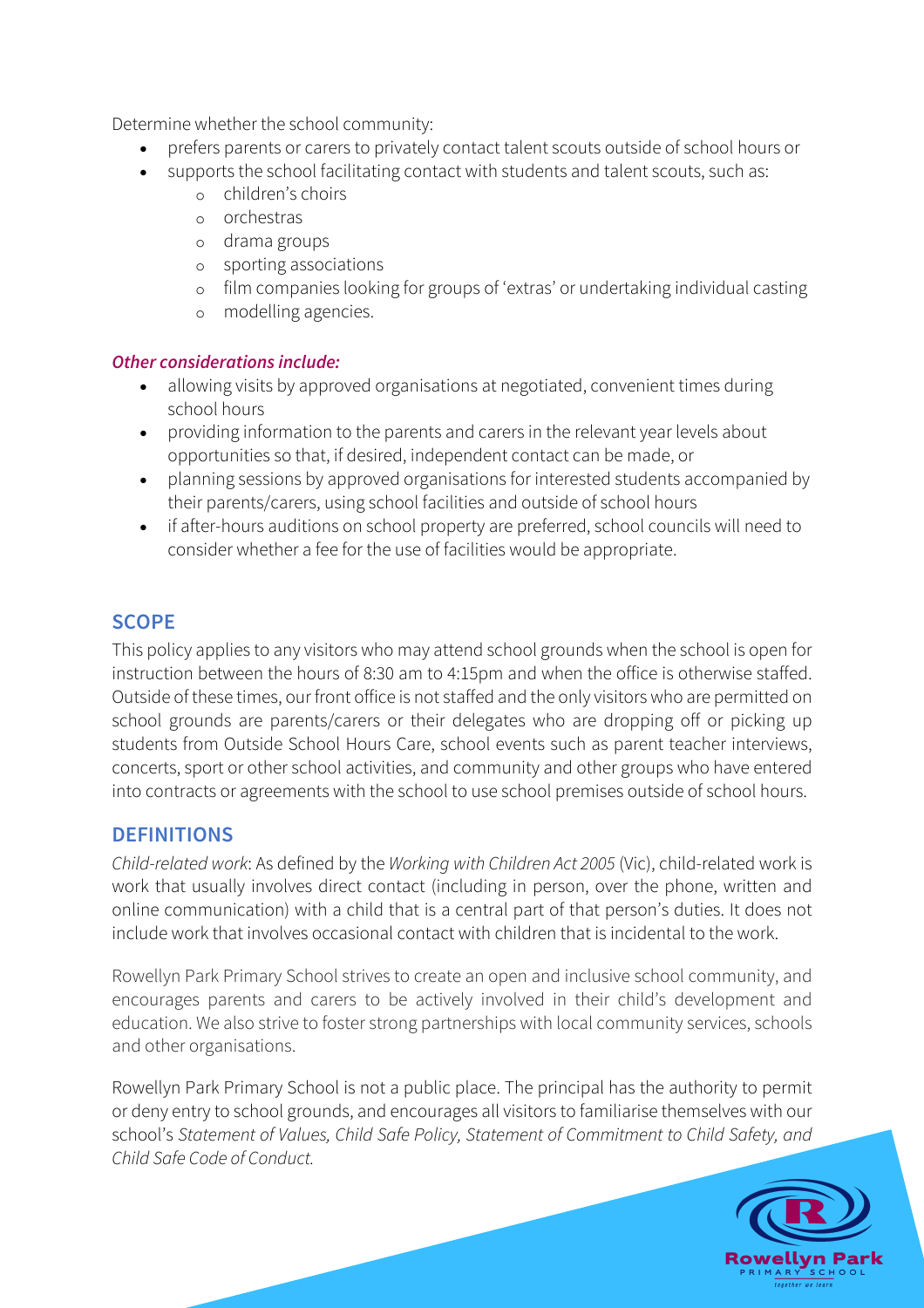From time to time, different members of the public may visit our school. Visitors may include, but are not limited to:

- Parents
- Volunteers see our school's Volunteers Policy for more information
- Prospective parents, students and employees
- Invited speakers, sessional instructors and others addressing learning and development
- Public officials (eg Members of Parliament, local councillors)
- Persons conducting business eg: uniform suppliers, booksellers, official school photographers, commercial salespeople
- Tradespeople
- Children's services agencies
- Talent scouts
- Department of Health and Human Services workers
- Victoria Police
- Persons authorised to enter school premises (eg Worksafe inspectors, health officers etc)
- Other Department of Education and Training staff (including allied health staff) or contractors
- NDIS therapists or other allied health or health practitioners

#### *Sign in procedure*

All visitors to Rowellyn Park Primary School are required to report to the school office on arrival (see exceptions below in relation to parents/carers). Visitors must:

- Record their name, date and time of visit and purpose of visit in the Compass Kiosk
- Provide proof of identification to office staff upon request
- Produce their valid Working with Children Check where required by this policy (see below)
- Wear a visitor's name tag with their Compass pass at all times
- Follow instruction from school staff and abide by all relevant policies relating to appropriate conduct on school grounds including [insert relevant policies eg: Child Safety Code of Conduct, Sexual Harassment Policy, Workplace Bullying Policy, Respect for School Staff, Statement of Values etc]
- Return to the office upon departure, sign out using the Compass Kiosk and return visitor's name tag

Rowellyn Park Primary School will ensure that our school's Child Safety Code of Conduct/Child Safety Statement of Commitment are available and visible to visitors when they sign in.

## *Requirements for visitors to produce a valid Working with Children Check card*

For Working with Children Check (WWC Check) and other suitability check requirements relating to parents/carers and other volunteers working with students please see our Volunteers Policy.

All visitors who are engaged in child-related work (see definition above) must have a valid WWC Check.

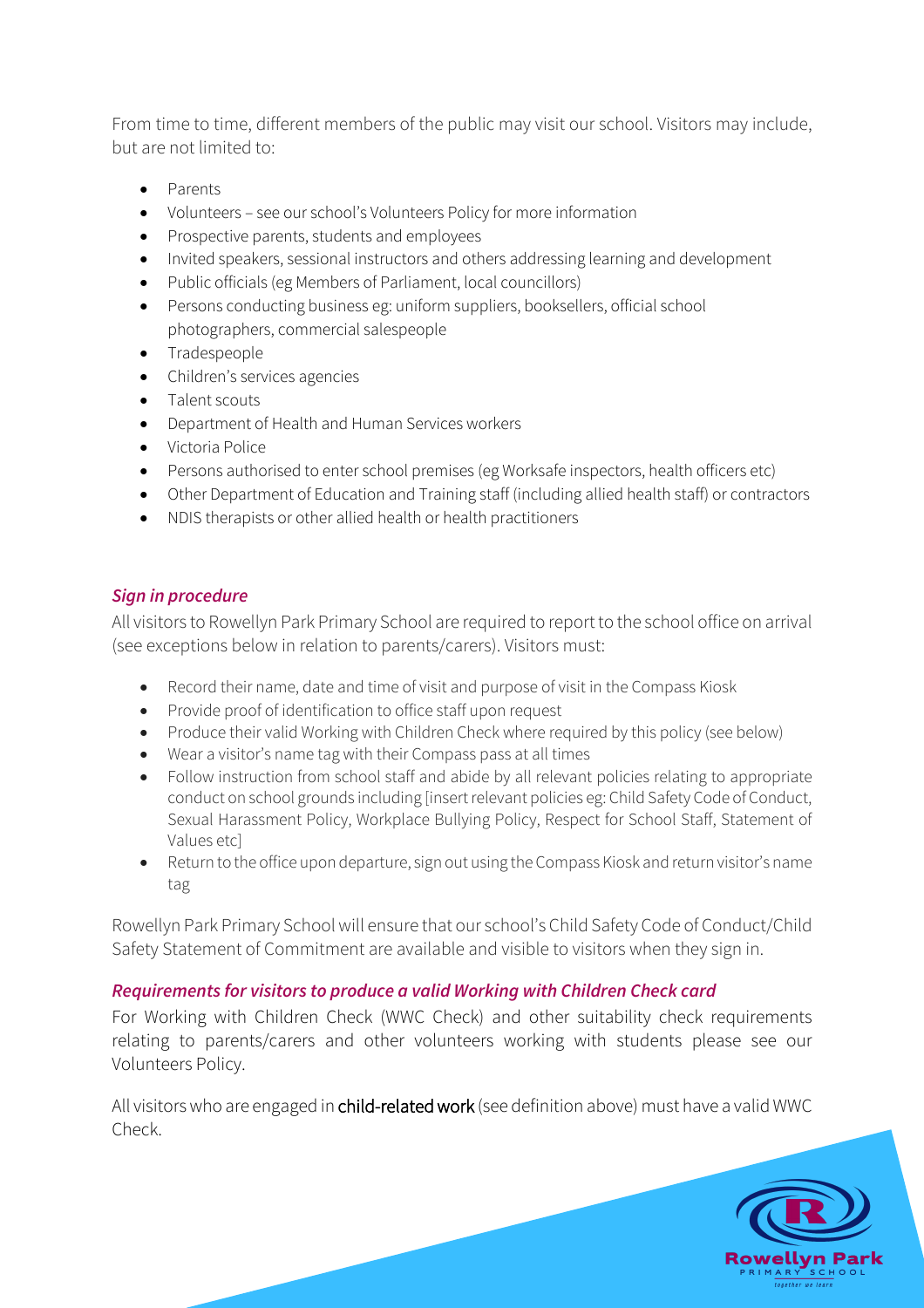In some circumstances, visitors to Rowellyn Park Primary School who are not engaged in childrelated work will also be required to produce a valid WWC Check depending on the particular circumstances of their visit. For example, Rowellyn Park Primary School will require a valid WWC Check for:

- visitors who will be working regularly with children during the time they are visiting, even though direct contact with children is not a central part of their normal duties
- visitors (e.g. contractors), who will regularly be performing work at the school and in circumstances where they will be performing their work in an area where they will be unsupervised and around children.

Further background checks, including references, may also be requested at the discretion of the principal.

Visitors who will be working in areas away from students (e.g. a visiting auditor who will be located in the front office with administration staff) or who will be supervised and accompanied by a staff member during their visit (e.g. a Member of Parliament, a journalist, a prospective parent on a school tour) will not be required to have a WWC Check.

Sworn Victoria Police officers or sworn Australian Federal Police officers are exempt from requiring a WWC Check, but may be asked to verify that they are sworn officers by providing proof of identification.

## *Invited speakers and presenters*

On occasion, Rowellyn Park Primary School may invite external speakers or providers to deliver incursions, presentations, workshops and special programs for our students. Consistent with Department of Education and Training requirements, Rowellyn Park Primary School will:

- ensure that the content of presentations and programs by external providers contributes to the educational development of our students and is consistent with curriculum objectives
- ensure that any proposed visit, programs or content delivered by visitors complies with the requirement that education in Victorian government schools is secular and is consistent with the values of public education, Department policies and the *Education and Training Reform Act 2006* (Vic). In particular, programs delivered by visitors are to be delivered in a manner that supports and promotes the principles and practice of Australian democracy including a commitment to:
	- o elected government
	- o the rule of law
	- o equal rights for all before the law
	- o freedom of religion
	- o speech and association
	- o the values of openness and tolerance
- respect the range of views held by students and their families.

## *Parent visitors*